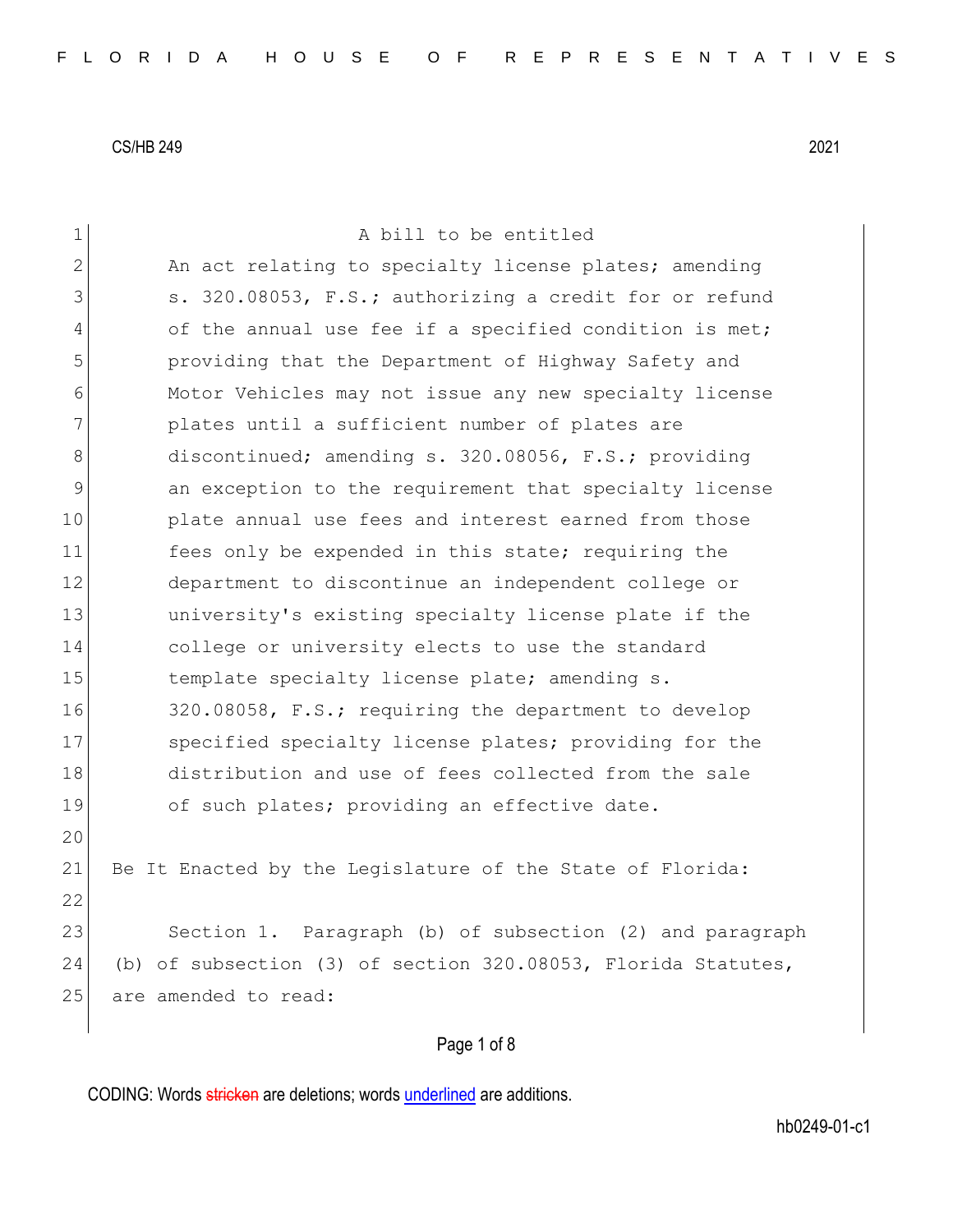26 320.08053 Establishment of specialty license plates.-27 (2)

28 (b) Within 24 months after the presale specialty license plate voucher is established, the approved specialty license plate organization must record with the department a minimum of 3,000 voucher sales, or in the case of an out-of-state college 32 or university license plate, 4,000 voucher sales, before manufacture of the license plate may commence. If, at the conclusion of the 24-month presale period, the minimum sales requirement has not been met, the specialty plate is deauthorized and the department shall discontinue development of the plate and discontinue issuance of the presale vouchers. Upon deauthorization of the license plate or if the plate has met the presale requirement but has not been issued, a purchaser of the license plate voucher may use the annual use fee collected as a credit towards any other specialty license plate or apply for a 42 refund on a form prescribed by the department.

43 (3)

44 (b) If the Legislature has approved 150 or more specialty 45 license plates, the department may not issue make any new 46 specialty license plates available for design or issuance until 47 a sufficient number of plates are discontinued pursuant to s. 48 320.08056(8) such that the number of plates being issued does 49 not exceed 150. Notwithstanding s. 320.08056(8)(a), the 150- 50 license-plate limit includes license plates above the minimum

### Page 2 of 8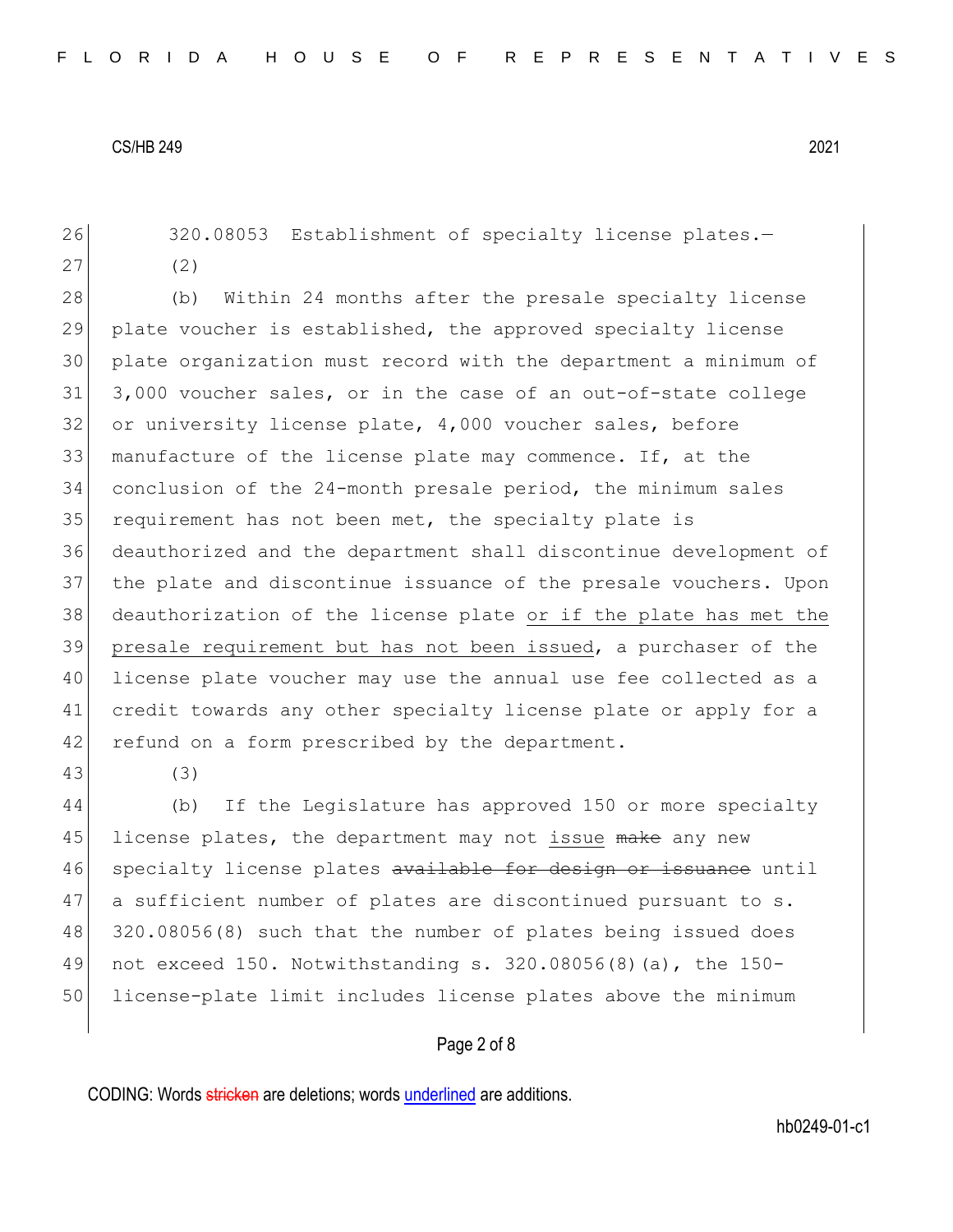51 sales threshold and those exempt from that threshold.

52 Section 2. Paragraph (a) of subsection (10) and subsection 53 (12) of section 320.08056, Florida Statutes, are amended to 54 read:

55 320.08056 Specialty license plates.-

56 (10)(a) A specialty license plate annual use fee collected 57 and distributed under this chapter, or any interest earned from 58 those fees, may not be used for commercial or for-profit 59 activities nor for general or administrative expenses, except as 60 authorized by s. 320.08058 or to pay the cost of the audit or 61 report required by s.  $320.08062(1)$ . The fees and any interest 62 earned from the fees may be expended only for use in this state 63 unless the annual use fee is derived from the sale of United 64 States Armed Forces and veterans-related specialty license 65 plates pursuant to paragraph  $(3)$   $(d)$  for the Support Our Troops, 66 and American Legion, and Honor Flight license plates; paragraphs 67 (4)(b), (q), and (v) for the Florida Salutes Veterans, United 68 States Marine Corps, and Military Services license plates, 69 respectively; and s. 320.0891 for the U.S. Paratrooper license 70 plate.

 $(12)$  Notwithstanding s. 320.08058(3)(a), the department, 72 in cooperation with the independent colleges or universities as defined in s. 1009.89 or s. 1009.891, shall create a standard template specialty license plate with a unique logo or graphic identifying each independent college or university. Each

## Page 3 of 8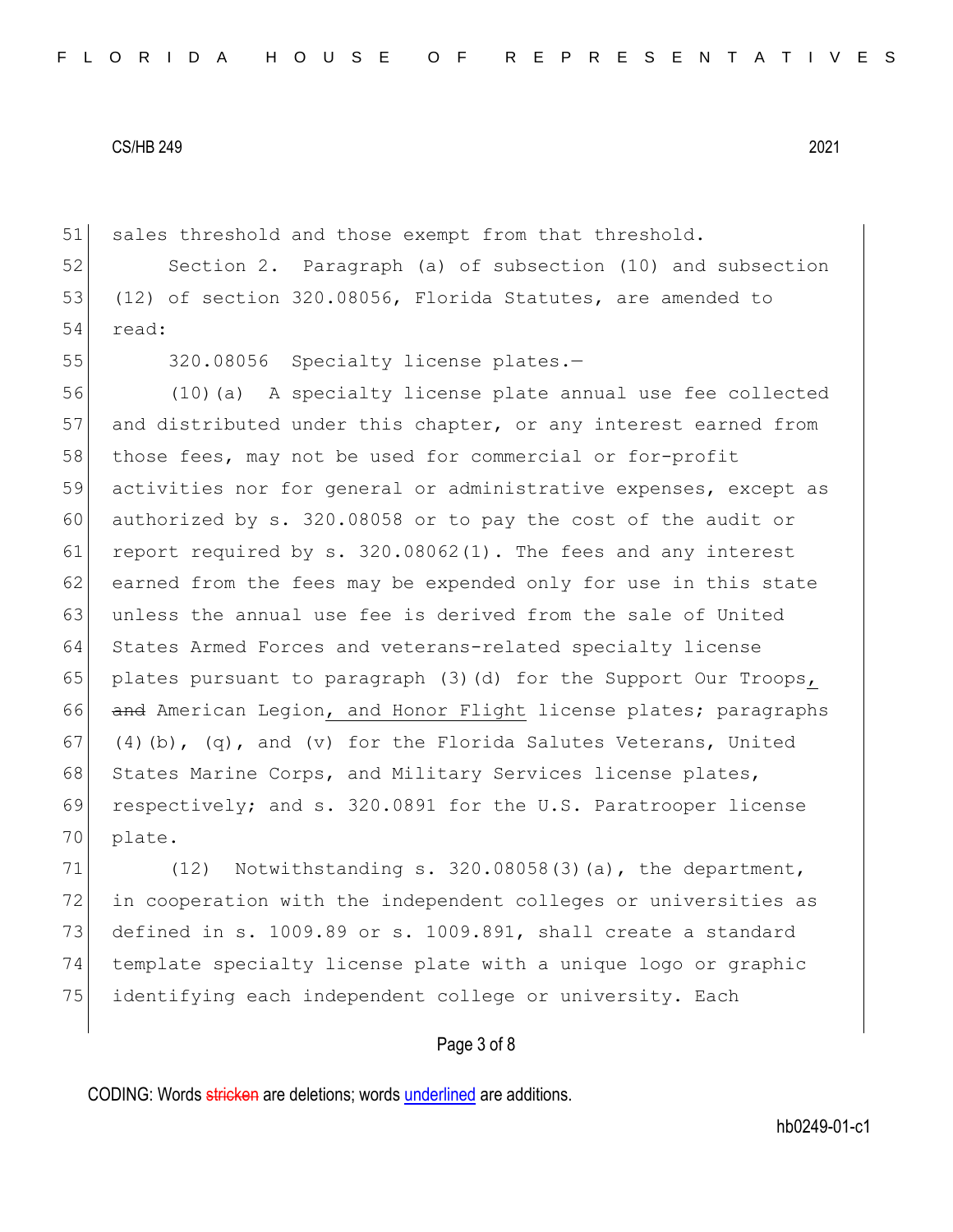| 76  | independent college or university may elect to use this standard |
|-----|------------------------------------------------------------------|
| 77  | template specialty license plate in lieu of its own specialty    |
| 78  | license plate. Annual use fees from the sale of these license    |
| 79  | plates shall be distributed to the independent college or        |
| 80  | university for which the logo or graphic is displayed on the     |
| 81  | license plate and shall be used as provided in s. 320.08058(3).  |
| 82  | Independent colleges or universities opting to use the standard  |
| 83  | template specialty license plate shall have their plate sales    |
| 84  | combined for purposes of meeting the minimum license plate sales |
| 85  | threshold in paragraph (8) (a) and for determining the license   |
| 86  | plate limit in s. 320.08053(3)(b). Specialty license plates      |
| 87  | created pursuant to this subsection must be ordered directly     |
| 88  | from the department. If the independent college or university    |
|     |                                                                  |
| 89  | elects to use the standard template specialty license plate, the |
| 90  | department shall discontinue the existing specialty license      |
| 91  | plate.                                                           |
| 92  | Section 3. Subsections (112) through (117) are added to          |
| 93  | section 320.08058, Florida Statutes, to read:                    |
| 94  | 320.08058 Specialty license plates.-                             |
| 95  | (112) FLORIDA STATE PARKS LICENSE PLATES.-                       |
| 96  | The department shall develop a Florida State Parks<br>(a)        |
| 97  | license plate as provided in this section and s. 320.08053. The  |
| 98  | plate must bear the colors and design approved by the            |
| 99  | department. The word "Florida" must appear at the top of the     |
| 100 | plate, and the words "Explore Our State Parks" must appear at    |

# Page 4 of 8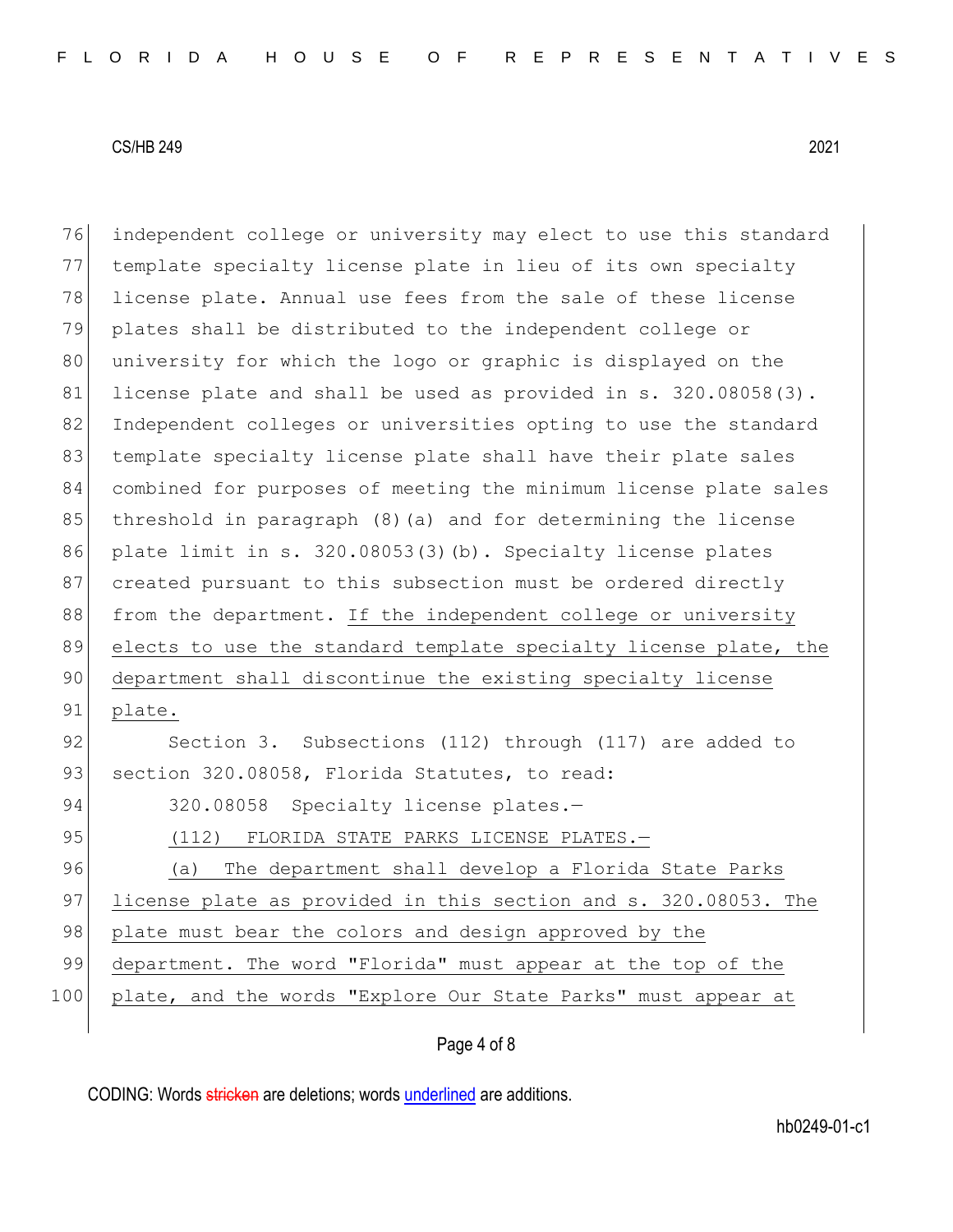| 101 | the bottom of the plate.                                          |
|-----|-------------------------------------------------------------------|
| 102 | The annual use fees from the sale of the plate shall<br>(b)       |
| 103 | be distributed to the Florida State Parks Foundation, Inc., a     |
| 104 | nonprofit Florida corporation under s. 501(c)(3) of the Internal  |
| 105 | Revenue Code, the mission of which is to preserve, protect,       |
| 106 | sustain, and grow Florida state parks. Up to 10 percent of the    |
| 107 | fees may be used for marketing of the plate and costs directly    |
| 108 | associated with administration of the foundation.                 |
| 109 | (113) HONOR FLIGHT LICENSE PLATES.-                               |
| 110 | The department shall develop an Honor Flight license<br>(a)       |
| 111 | plate as provided in this section and s. 320.08053. The plate     |
| 112 | must bear the colors and design approved by the department. The   |
| 113 | word "Florida" must appear at the top of the plate, and the       |
| 114 | words "Honor Flight" must appear at the bottom of the plate.      |
| 115 | The annual use fees from the sale of the plate shall<br>(b)       |
| 116 | be distributed equally among the Honor Flight Network hubs in     |
| 117 | this state, each of which is a nonprofit corporation under s.     |
| 118 | $501(c)$ (3) of the Internal Revenue Code, to be used as follows: |
| 119 | 1. Up to 10 percent of the fees may be used for promotion         |
| 120 | and marketing of the license plate.                               |
| 121 | The remaining fees shall be used to further the Honor<br>2.       |
| 122 | Flight Network's mission of transporting military veterans to     |
| 123 | Washington, D.C., in order to visit the memorials dedicated to    |
| 124 | honoring those who have served and sacrificed for the United      |
| 125 | States.                                                           |

# Page 5 of 8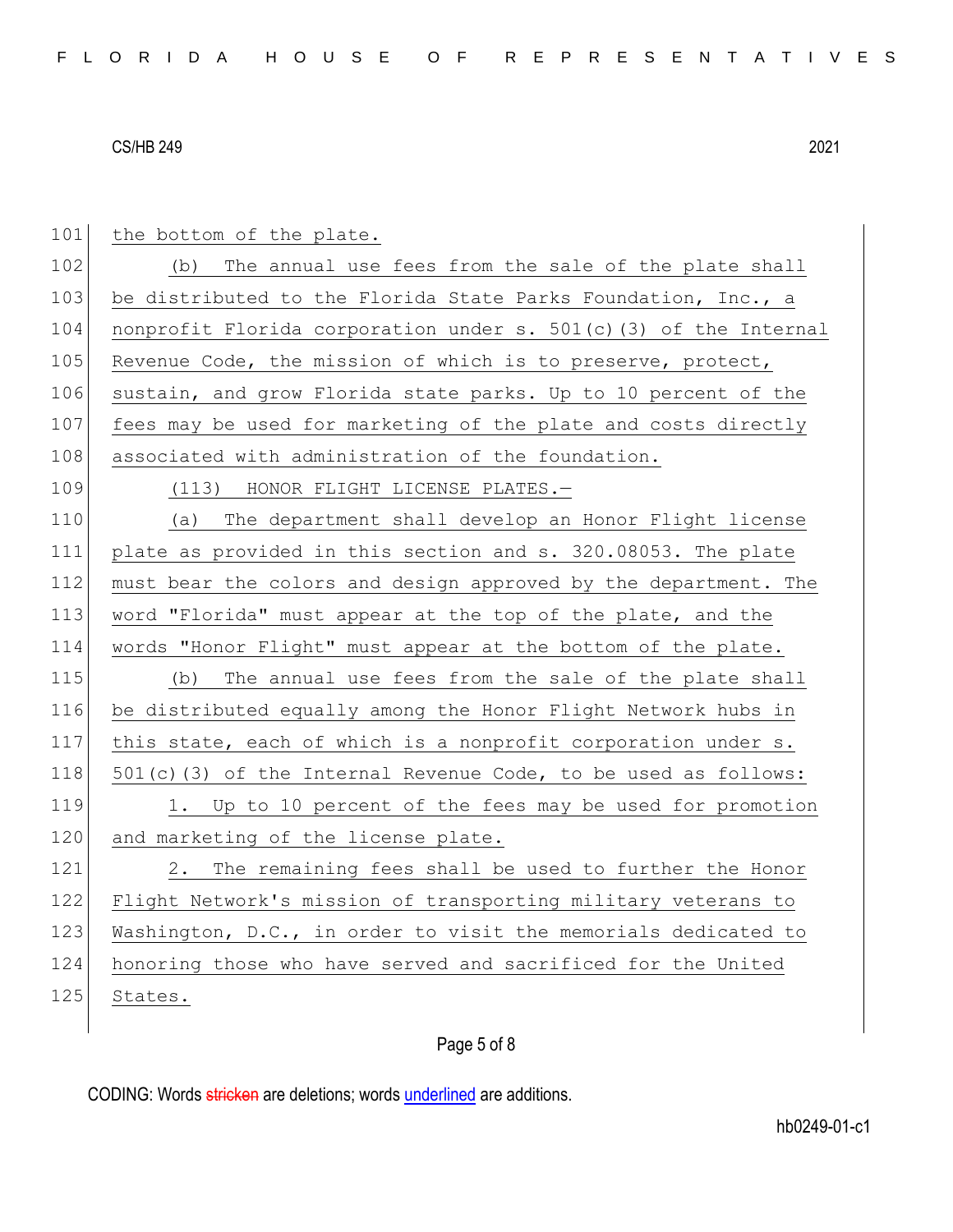Page 6 of 8 126 (114) BISCAYNE BAY LICENSE PLATES.-127 (a) The department shall develop a Biscayne Bay license 128 plate as provided in this section and s. 320.08053. The plate 129 must bear the colors and design approved by the department. The 130 word "Florida" must appear at the top of the plate, and the 131 words "Protect Biscayne Bay" must appear at the bottom of the 132 plate. 133 (b) The annual use fees from the sale of the plate shall 134 be distributed to The Miami Foundation, a Florida nonprofit 135 corporation, to be used as follows: 136 1. Up to 10 percent of the fees may be used for promotion 137 and marketing of the license plate and for direct reimbursement 138 for administrative costs, startup costs, and costs incurred in 139 the development and approval process of the license plate. All 140 vendors associated with administrative costs shall be selected 141 by competitive bid. 142 2. The remaining fees shall be used to raise awareness and 143 support the mission and efforts of conserving Biscayne Bay. The 144 Miami Foundation Board of Trustees must approve and is 145 accountable for all such expenditures. 146 (115) DISEASE PREVENTION & EARLY DETECTION LICENSE 147 PLATES.— 148 (a) The department shall develop a Disease Prevention & 149 Early Detection license plate as provided in this section and s. 150 320.08053. The plate must bear the colors and design approved by

CODING: Words stricken are deletions; words underlined are additions.

hb0249-01-c1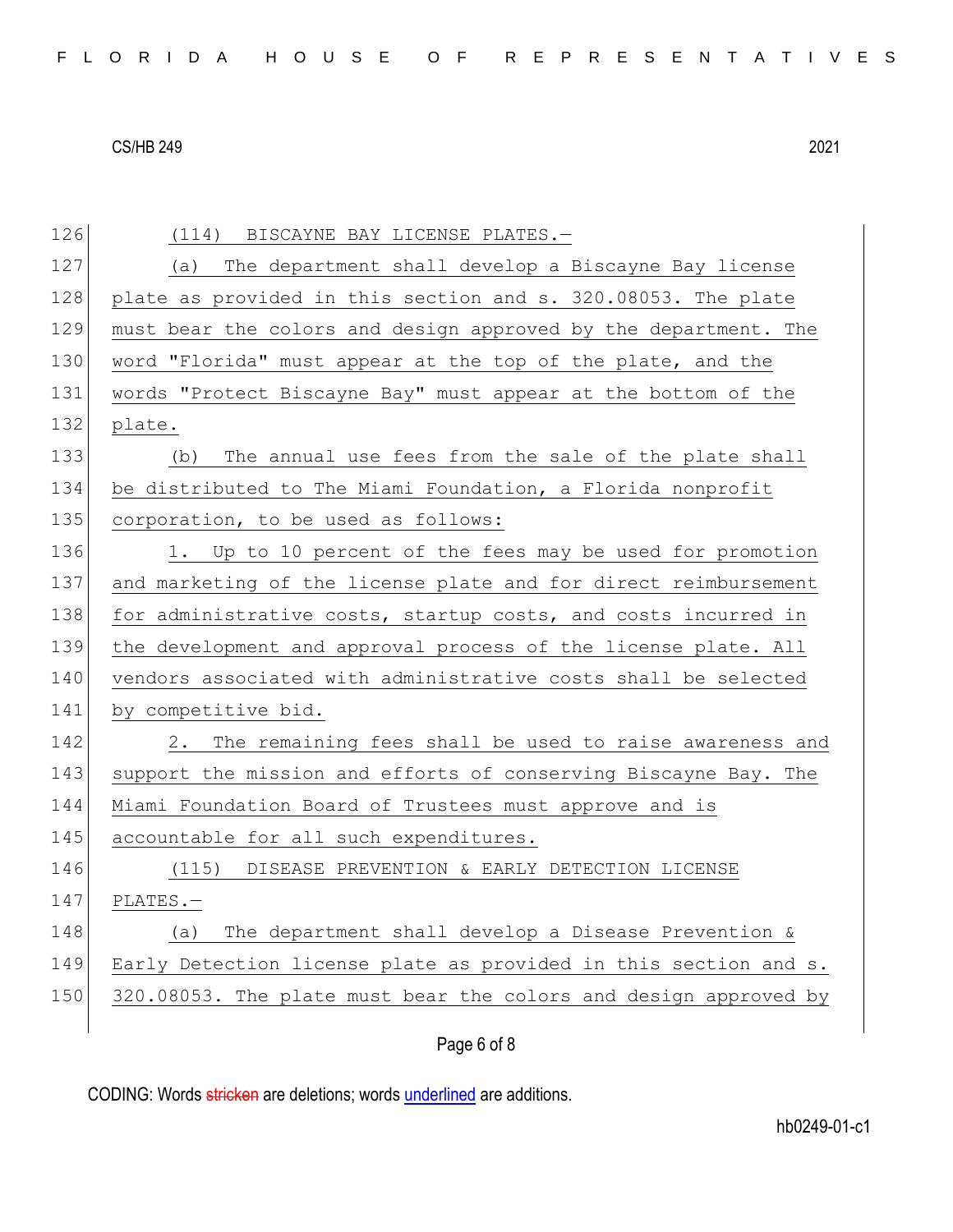| 151 | the department. The word "Florida" must appear at the top of the |
|-----|------------------------------------------------------------------|
| 152 | plate, and the words "Disease Prevention & Early Detection" must |
| 153 | appear at the bottom of the plate.                               |
| 154 | The license plate annual use fees shall be distributed<br>(b)    |
| 155 | to The Women's Breast & Heart Initiative, Florida Affiliate,     |
| 156 | Inc., a Florida nonprofit corporation, which may use a maximum   |
| 157 | of 10 percent of the proceeds to promote and market the plate.   |
| 158 | The remainder of the proceeds shall be used by The Women's       |
| 159 | Breast & Heart Initiative, Florida Affiliate, Inc., to provide   |
| 160 | increased education and awareness relating to early detection,   |
| 161 | prevention, and screening of breast and heart issues.            |
| 162 | (116) PROTECT MARINE WILDLIFE LICENSE PLATES.-                   |
| 163 | The department shall develop a Protect Marine Wildlife<br>(a)    |
| 164 | license plate as provided in this section and s. 320.08053. The  |
| 165 | plate must bear the colors and design approved by the            |
| 166 | department. The word "Florida" must appear at the top of the     |
| 167 | plate, and the words "Protect Marine Wildlife" must appear at    |
| 168 | the bottom of the plate.                                         |
| 169 | The annual use fees shall be distributed to the<br>(b)           |
| 170 | Protect Wild Dolphins Alliance, Inc., which may use up to 10     |
| 171 | percent of the proceeds for administration, promotion, and       |
| 172 | marketing of the plate. All remaining proceeds shall be used by  |
| 173 | the Protect Wild Dolphins Alliance, Inc., to fund its            |
| 174 | conservation, research, and educational programs that focus on   |
| 175 | the conservation of Florida's threatened and protected marine    |
|     |                                                                  |

# Page 7 of 8